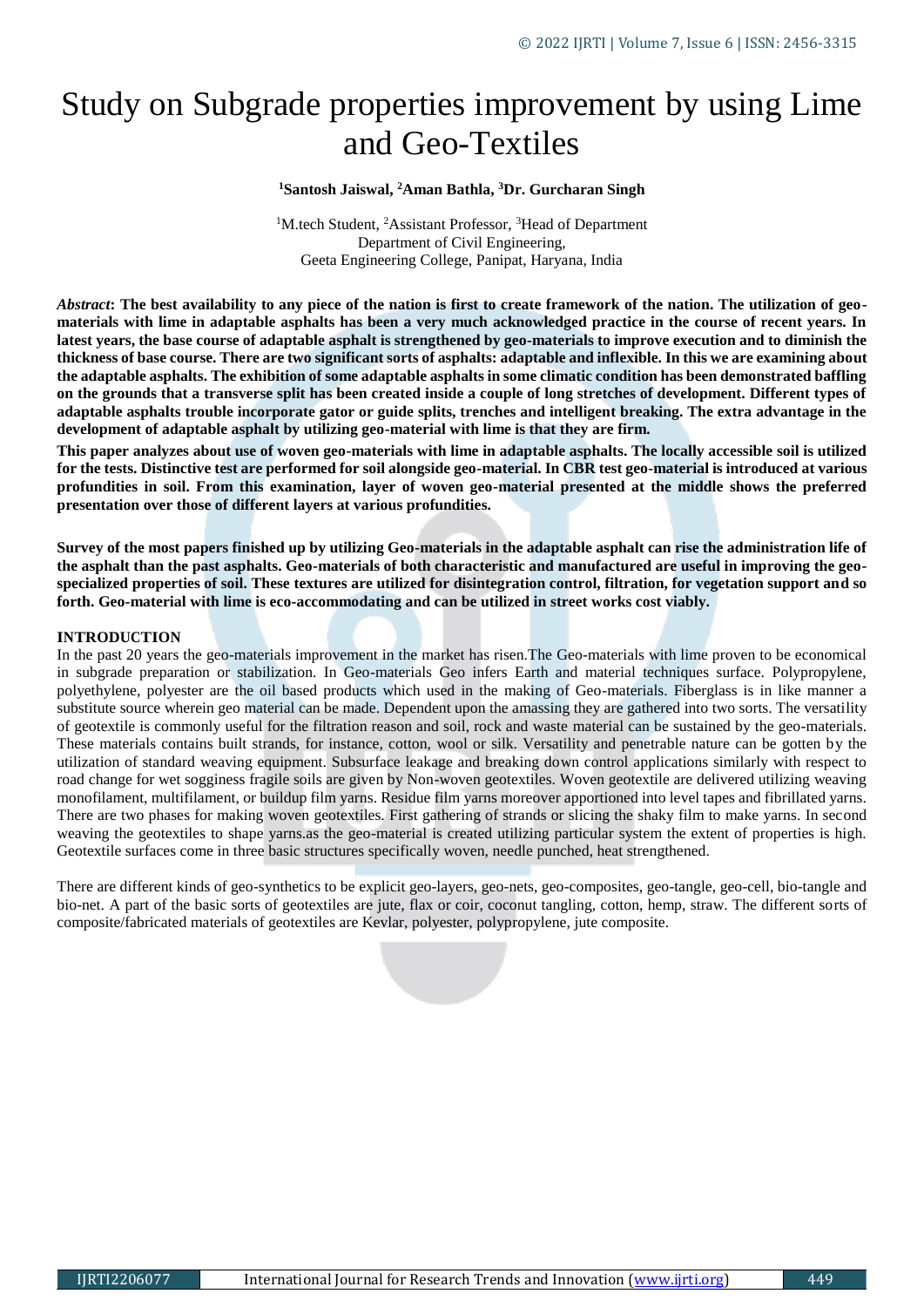

**Figure: - Pavement with and without geo-textiles**

#### **NEED OF STUDY**

The monetary improvement for a nation can be decided by its street transport offices accessible. When there are unpaved streets set on delicate sub-level it can experience enormous deformity, while intermittent consideration of the rustic street is limited because of cost impact. In these circumstances, Geo-materials can be used to improve execution, however it will lessen the fix cost just as it diminishes the thickness of the asphalt.

 Presently a-days geo-materials are generally utilized in parkway designing to take care of an assortment of issues waste, partition, and fortification of asphalt structure. The geo-material fortification is a prevalent answer for the development on feeble sub-grade soils. They have long life as well. These materials are modest, simple laying in field and biodegradable. The utilization of normal geo-materials has not picked up prevalence in India.

 An essential capacity of a geotextiles utilized in the street way development is the partition between the unique development materials. Utilizing non-woven and high permittivity woven geotextiles offers a filtration and waste capacity and is a piece of independent capacity. High permittivity geotextiles permits water to pass while sifting through fine subgrade soil particles from entering through base course layer. Just high permittivity geotextiles ought to be utilized on subgrade soils.

 Underneath rehashed loads, the total layer expect to span horizontally, after all geotextile set at force of immense parallel strain, the shear pressure can be transmitted to ductile pressure. In the event that geotextile utilized is unbending, it brings about unflinching street.

 All most all geotextiles materials in US are gotten from either polyester or polypropylene. Polypropylene weighs less contrasted with water, intense and stable. Staple strands are utilized for amassing woven and non-woven geotextiles. Polyester is substantial than water, has phenomenal quality, creep properties.

 Geotextiles are pervious between the laying course and the porous sub-base. They are casually alluded as channel textures. The width of pores inside geotextiles can differ from 0.02 to 0.002 inches. In some porous asphalts, a geotextile layer under a base course can appropriate the traffic weight over delicate subgrade. While the subgrade disfigure under any heap the geo-material layer is put and its elasticity properties will increment.

 Geotextiles will expand soundness just as improves implementation of subgrade soils particularly by parting the totals from the subgrade. Geo-networks, Geo materials can invigorate through interlocking between the totals and geo-synthetics

#### **SCOPE**

 The extension for this examination is limited for use of geo-materials in adaptable asphalt and cost investigation was not done. Information from the writing audit is taken as a guide, and isn't incorporated. It covers incorporate sorts, capacities, test system for adaptable asphalt are incorporated. This investigation doesn't cover different materials of geo-synthetics, for example, geonetworks, geo-nets, geo-films and so on.

#### **OBJECTIVE**

 In India, the fundamental issue for the streets is a result of their administration life, because of actuality that the heap accounted during the plan of street is far lower than ground reality. In numerous spots on the planet, quality regular materials are inaccessible or in deficiencies. Bringing from far spots increment fuel utilization. Because of these reasons engineers are concentrating towards locally accessible materials. The quality of soil can be expanded by utilizing soil adjustment method, for example, utilization of polymeric materials (Geo-synthetics, Geo-materials and Geo-frameworks and so on.). Geo materials are first inspected for fortification in quite a while in 1980's.

 In India, the utilization of geo materials is picking up fame especially for street fixes and street recovery. Geo materials are utilized usually at the sub grade soil level principally for filtration and support capacities. Aside from this geo materials can be consolidated in the asphalt overlay of streets and furthermore as a surface overlay.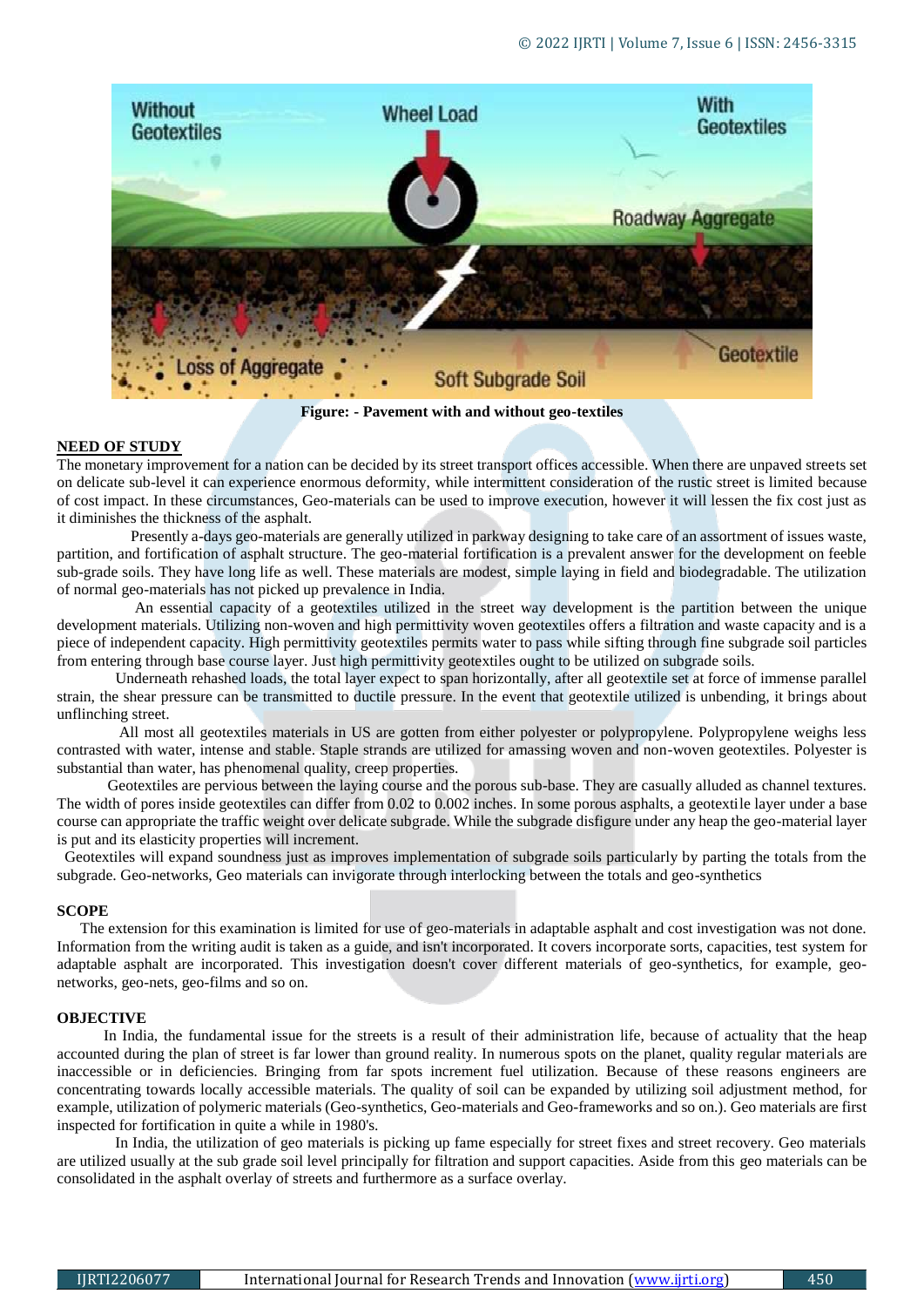Every so often there is have to develop a street on low quality soil. The streets built on soil of dark cotton create wavy structure on the outside of street because of ruin quality of the sub level during storm season. The fundamental issue looking by the roadway engineers is to laying a street on the dark cotton soil. In dry state it recoils. During downpours, it expands just as loses quality and postures significant issues. This is the purpose behind street engineers don't develop on dark cotton soil especially in Madhya Pradesh. They are numerous techniques for ground improvement, for example, concrete adjustment, concoction adjustment and so on., however these added substances don't blend appropriately with soil. Geotextiles is utilized in the development of asphalts and banks on delicate soil.

 Choosing geotextile for perpetual street or transitory street relies upon the survivability measures. The geo material can be chosen in roadway capacities is typically managed by a portion of certain development stresses. The chose geo material must ingest some measure of subgrade soil.

 In this primary goal is to measure the utilizing of geo-materials in adaptable asphalts. Distinctive asphalt plan streets are mulled over. The anticipated asphalt administration life of various asphalt structures and were mulled over and contrasted and administration life of the asphalt with geo-materials.



**Fig. Compaction values for soil + lime with different combinations**

| <b>Material</b>              | CBR(%) |
|------------------------------|--------|
| Soil+4% lime + $O\%$ PF      | 3.84   |
| Soil+4% lime $+0.25%$ PF     | 3.94   |
| Soil $+4\%$ lime $+0.5\%$ PF | 4.18   |
| Soil+4% lime +0.75% PF       | 6.18   |
| Soil $+4\%$ lime $+1\%$ PF   | 5.01   |
| Soil+4% lime $+1.25%$ PF     | 3.99   |